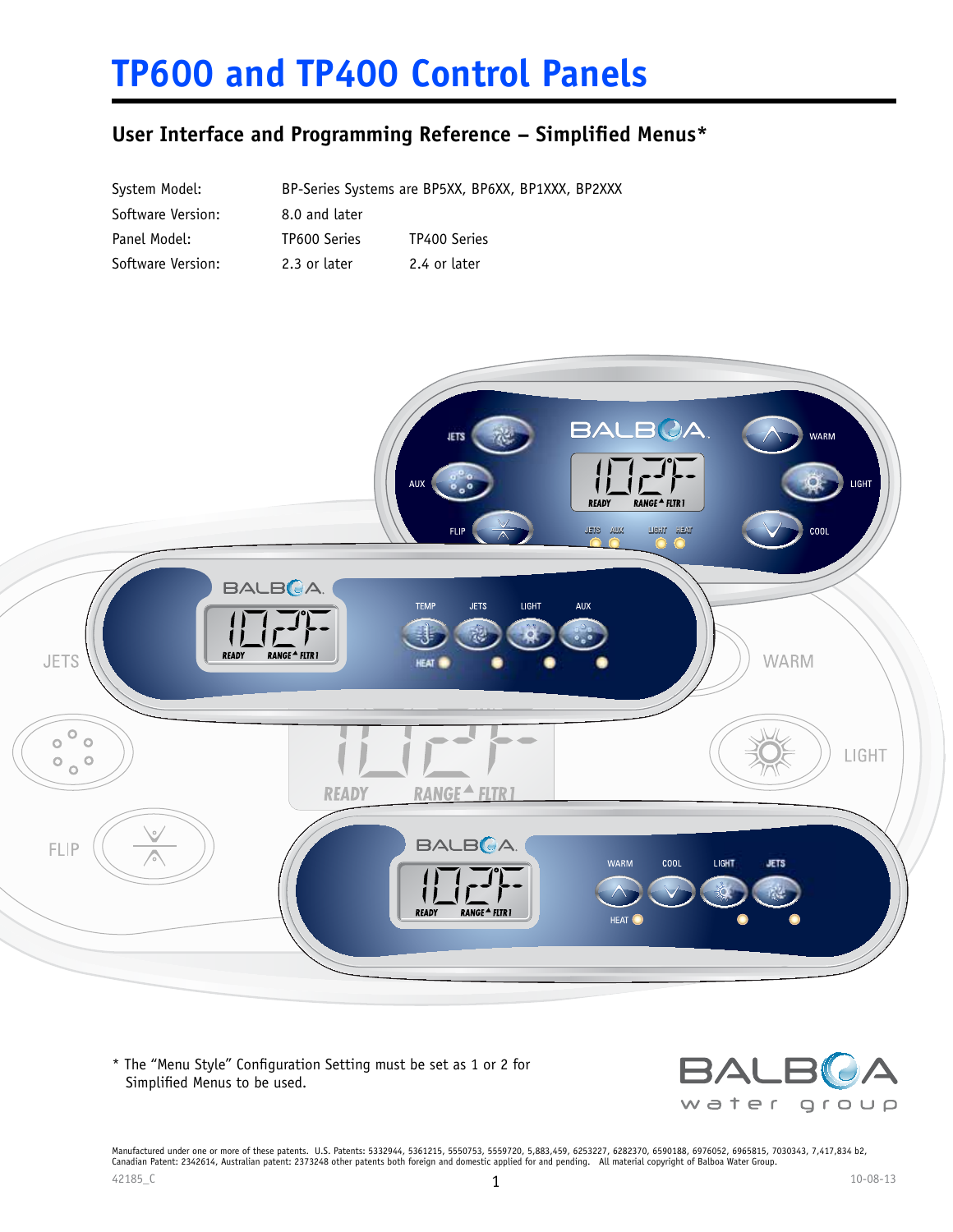# **Main Menus**

### **Navigation**

Navigating the entire menu structure is done with 2 or 3 buttons on the control panel.



Some panels have separate **WARM** (Up) and **COOL** (Down) buttons, while others have a single **Temperature** button. In the navigation diagrams Temperature buttons are indicated by a single button icon.

Panels that have two Temperature buttons (Warm and Cool) can use both of them to simplify navigation and programming where a single Temperature icon is shown.

The **LIGHT** Button is also used to choose the various menus and navigate each section.

Typical use of the Temperature button(s) allows changing the Set Temperature while the numbers are flashing in the LCD. Pressing the **LIGHT** button while the numbers are flashing will enter the menus.

The menus can be exited with certain button presses. Simply waiting for several seconds will return the panel operation to normal.



Service Technician Menu:

When Test Mode is activated by setting DIP switch 1 ON,

the "TEST" menu item will appear before FLIP and the "UTIL" menu item will appear after MODE. See Service and Installation Guide for more information.

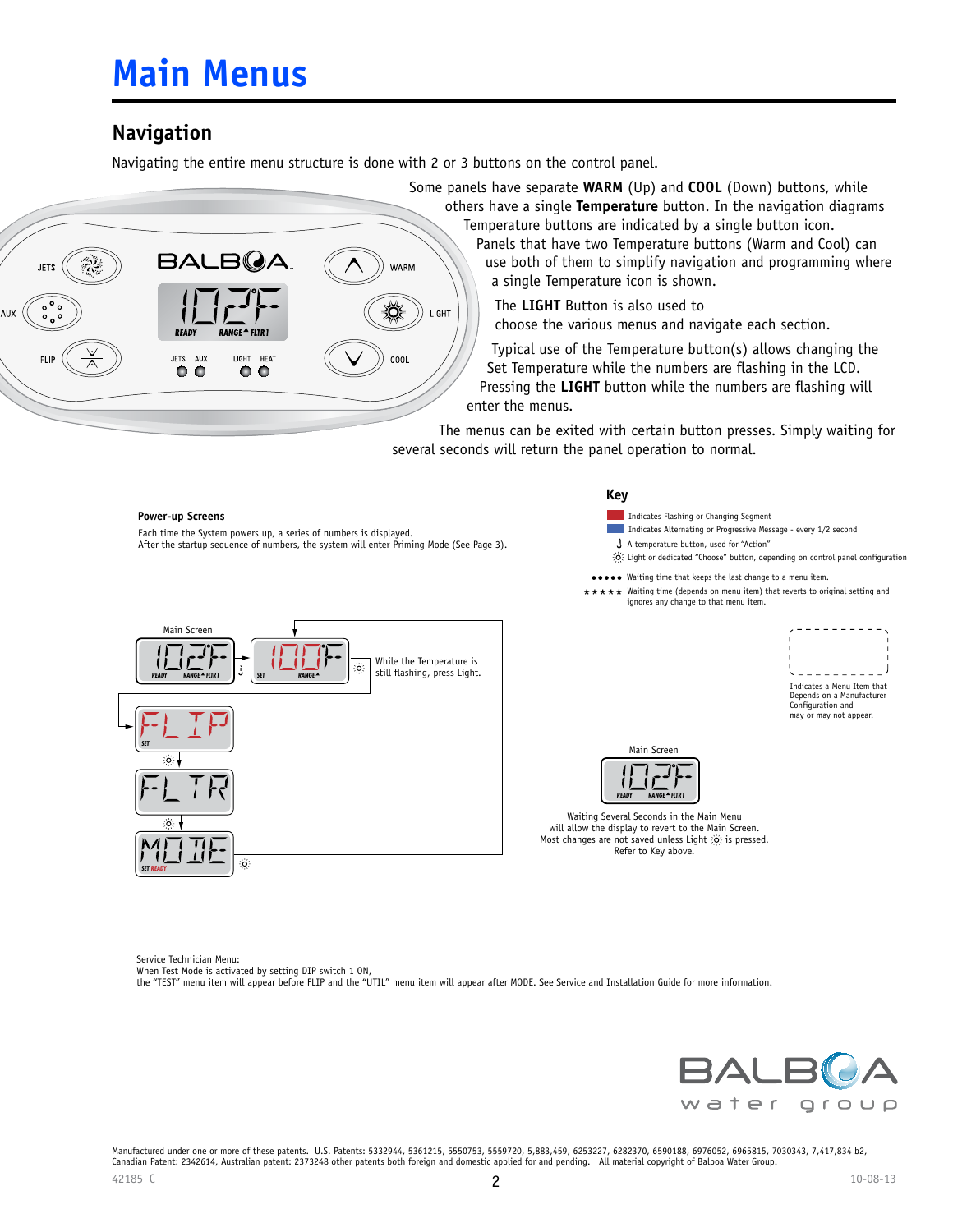### **Preparation and Filling**

Fill the spa to its correct operating level. Be sure to open all valves and jets in the plumbing system before filling to allow as much air as possible to escape from the plumbing and the control system during the filling process.

After turning the power on at the main power panel, the top-side panel display will go through specific sequences. These sequences are normal and display a variety of information regarding the configuration of the hot tub control.

### **Priming Mode – M019\***

This mode will last for 4-5 minutes or you can manually exit the priming mode after the pump(s) have primed.



Regardless of whether the priming mode ends automatically or you manually exit the priming mode, the system will automatically return to normal heating and filtering at the end of the priming mode. During the priming mode, the heater is disabled to allow the priming process to be completed without the possibility of energizing the heater under low-flow or no-flow conditions. Nothing comes on automatically, but the pump(s) can be energized by pushing the "Jet" buttons. If the spa has a Circ Pump, it can be activated by pressing the "Light" button during Priming Mode.

### **Priming the Pumps**

As soon as the above display appears on the panel, push the "Jet" button once to start Pump 1 in low-speed and then again to switch to high-speed. Also, push the Pump 2 or "Aux" button, if you have a 2nd pump, to turn it on. The pumps will now be running in high-speed to facilitate priming. If the pumps have not primed after 2 minutes, and water is not flowing from the jets in the spa, do not allow the pumps to continue to run. Turn off the pumps and repeat the process. Note: Turning the power off and back on again will initiate a new pump priming session. Sometimes momentarily turning the pump off and on will help it to prime. Do not do this more than 5 times. If the pump(s) will not prime, shut off the power to the spa and call for service.

Important: A pump should not be allowed to run without priming for more than 2 minutes. Under NO circumstances should a pump be allowed to run without priming beyond the end of the 4-5 minute priming mode. Doing so may cause damage to the pump and cause the system to energize the heater and go into an overheat condition.

### **Exiting Priming Mode**

You can manually exit Priming Mode by pressing a "Temp" button (Up or Down). Note that if you do not manually exit the priming mode as described above, the priming mode will be automatically terminated after 4-5 minutes. Be sure that the pump(s) have been primed by this time.

Once the system has exited Priming Mode, the top-side panel will momentarily display the set temperature but the display will not show the temperature yet, as shown below. This is because the system requires approximately 1 minute of water



flowing through the heater to determine the water temperature and display it.



\*M019 is a Message Code. See Page 8.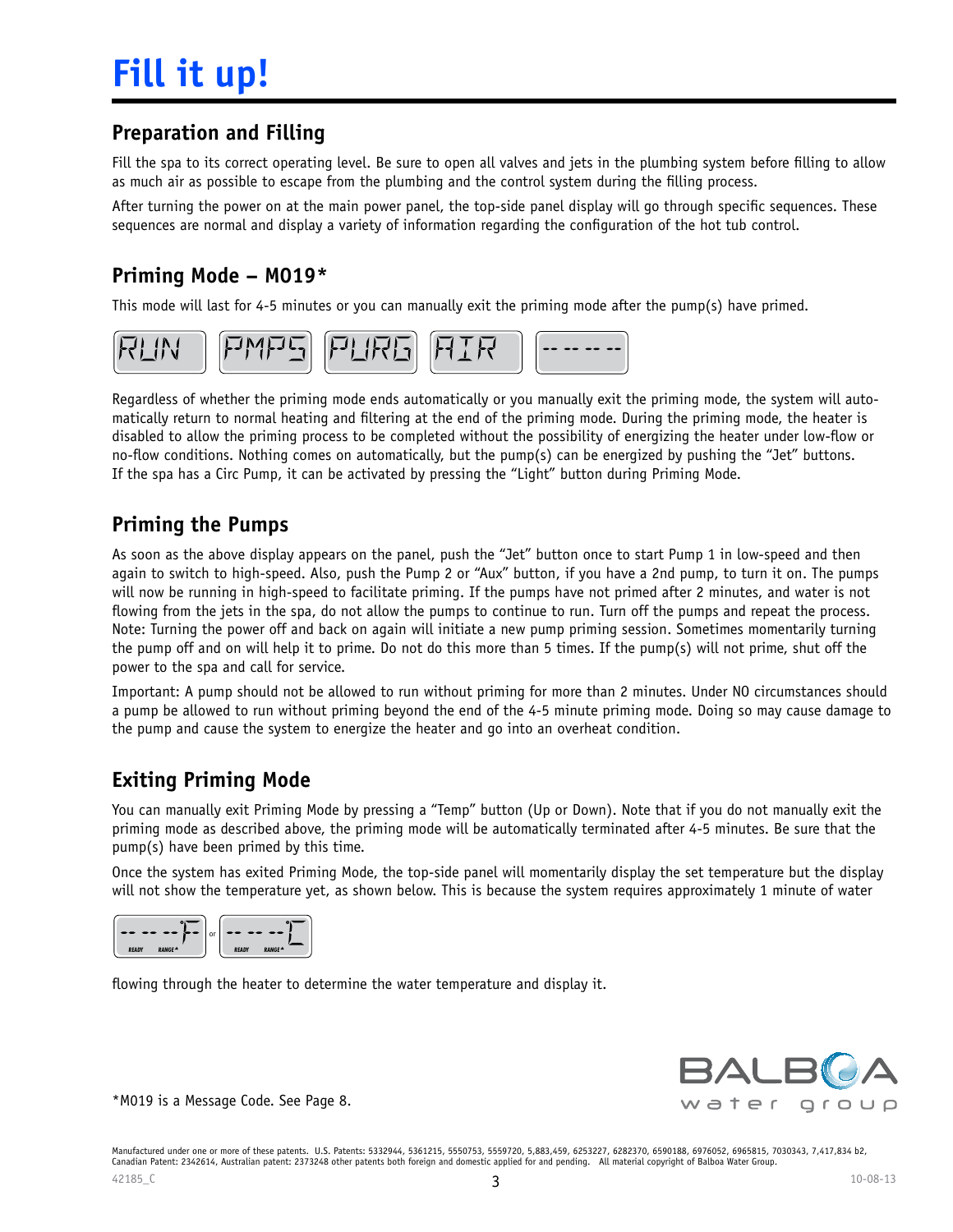# **Spa Behavior**

#### **Pumps**

Press the "Jets 1" button once to turn pump 1 on or off, and to shift between low- and high-speeds if equipped. If left running, the pump will turn off after a time-out period. The pump 1 low-speed will time out after 30 minutes. The high-speed will time out after 15 minutes.

On non-circ systems, the low-speed of pump 1 runs when the blower or any other pump is on. If the spa is in Ready Mode (See page 6), Pump 1 low may also activate for at least 1 minute every 30 minutes to detect the spa temperature (polling) and then to heat to the set temperature if needed. When the low-speed turns on automatically, it cannot be deactivated from the panel, however the high speed may be started.

#### **Circulation Pump Modes**

If the system is equipped with a circ pump, it will be configured to work in one of three different ways:

1, The circ pump operates continuously (24 hours) with the exception of turning off for 30 minutes at a time when the water temperature reaches  $3^{\circ}F(1.5^{\circ}C)$  above the set temperature (most likely to happen in very hot climates).

2, The circ pump stays on continuously, regardless of water temperature.

3, A programmable circ pump will come on when the system is checking temperature (polling), during filter cycles, during freeze conditions, or when another pump is on.

The specific Circulation Mode that is used has been determined by the Manufacturer and cannot be changed in the field.

### **Filtration and Ozone**

On non-circ systems, Pump 1 low and the ozone generator will run during filtration. On circ systems, the ozone will run with the circ pump.

The system is factory-programmed with two filter cycles that will run 10 minutes after power-up. The filter duration is programmable. (See page 7)

At the start of each filter cycle, the blower (if there is one) or Pump 2 (if there is one) will run briefly to purge its plumbing to maintain good water quality.

### **Freeze Protection**

If the temperature sensors within the heater detect a low enough temperature, then the pump(s) and the blower automatically activate to provide freeze protection. The pump(s) and blower will run either continuously or periodically depending on conditions.

In colder climates, an optional additional freeze sensor may be added to protect against freeze conditions that may not be sensed by the standard sensors. Auxiliary freeze sensor protection acts similarly except with the temperature thresholds determined by the switch. See your dealer for details.

## **Clean-up Cycle (optional)**

When a pump or blower is turned on by a button press, a clean-up cycle begins 30 minutes after the pump or blower is turned off or times out. The pump and the ozone generator will run for 30 minutes or more, depending on the system.

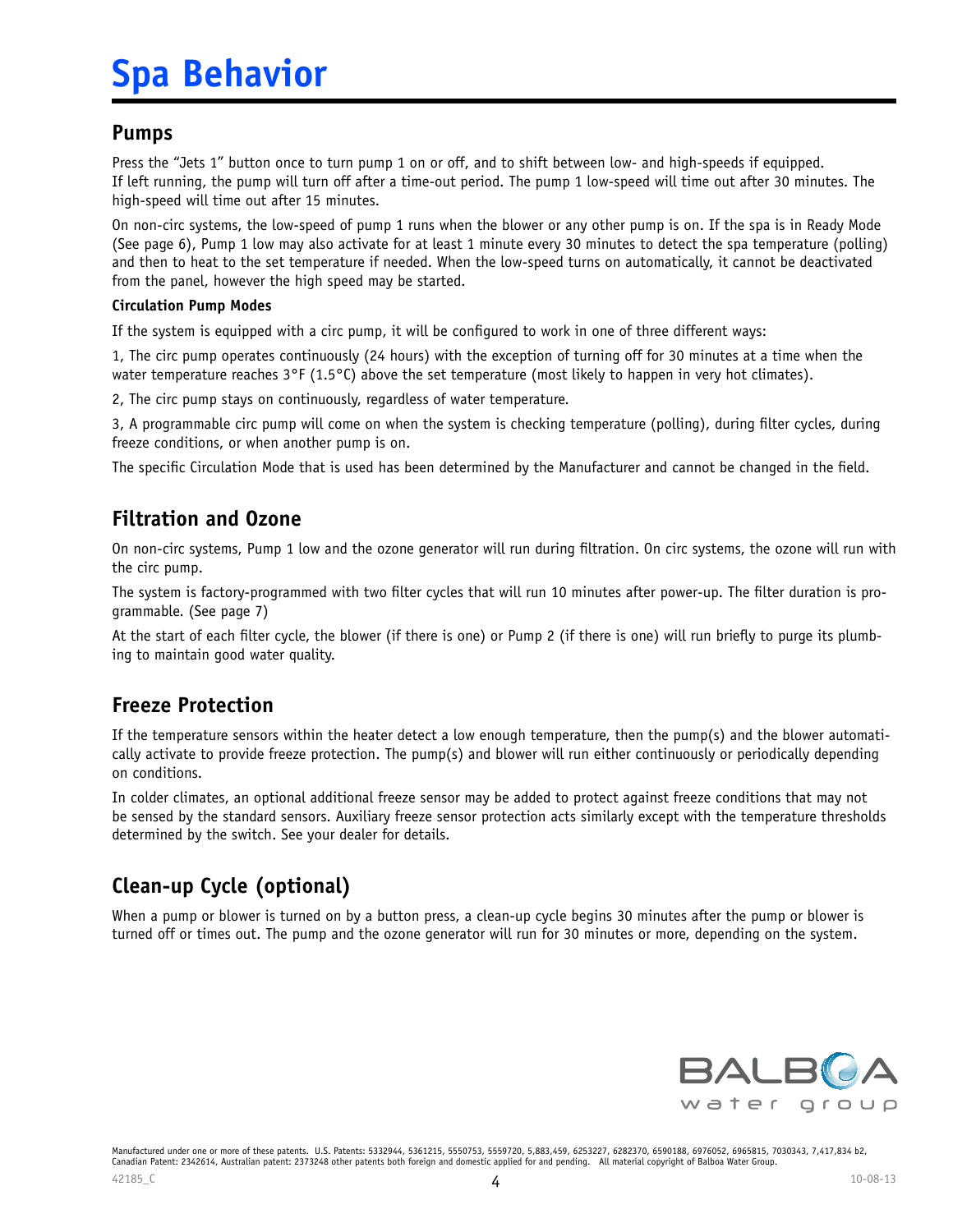### **Adjusting the Set Temperature**

When using a panel with Up and Down buttons (Temperature buttons), pressing Up or Down will cause the temperature to flash. Pressing a temperature button again will adjust the set temperature in the direction indicated on the button. When the LCD stops flashing, the spa will heat to the new set temperature when required.

If the panel has a single temperature button, pressing the button will cause the temperature to flash. Pressing the button again will cause the temperature to change in one direction (e.g. UP). After allowing the display to stop flashing, pressing the Temperature Button will cause the temperature to flash and the next press will change the temperature in the opposite direction (e.g. DOWN).

The temperature can be set between 60°F and 104°F.

### **Press-and-Hold**

If a Temperature button is pressed and held when the temperature is flashing, the temperature will continue to change until the button is released. If only one temperature button is available and the limit of the Temperature Range is reached when the button is being held, the progression will reverse direction.

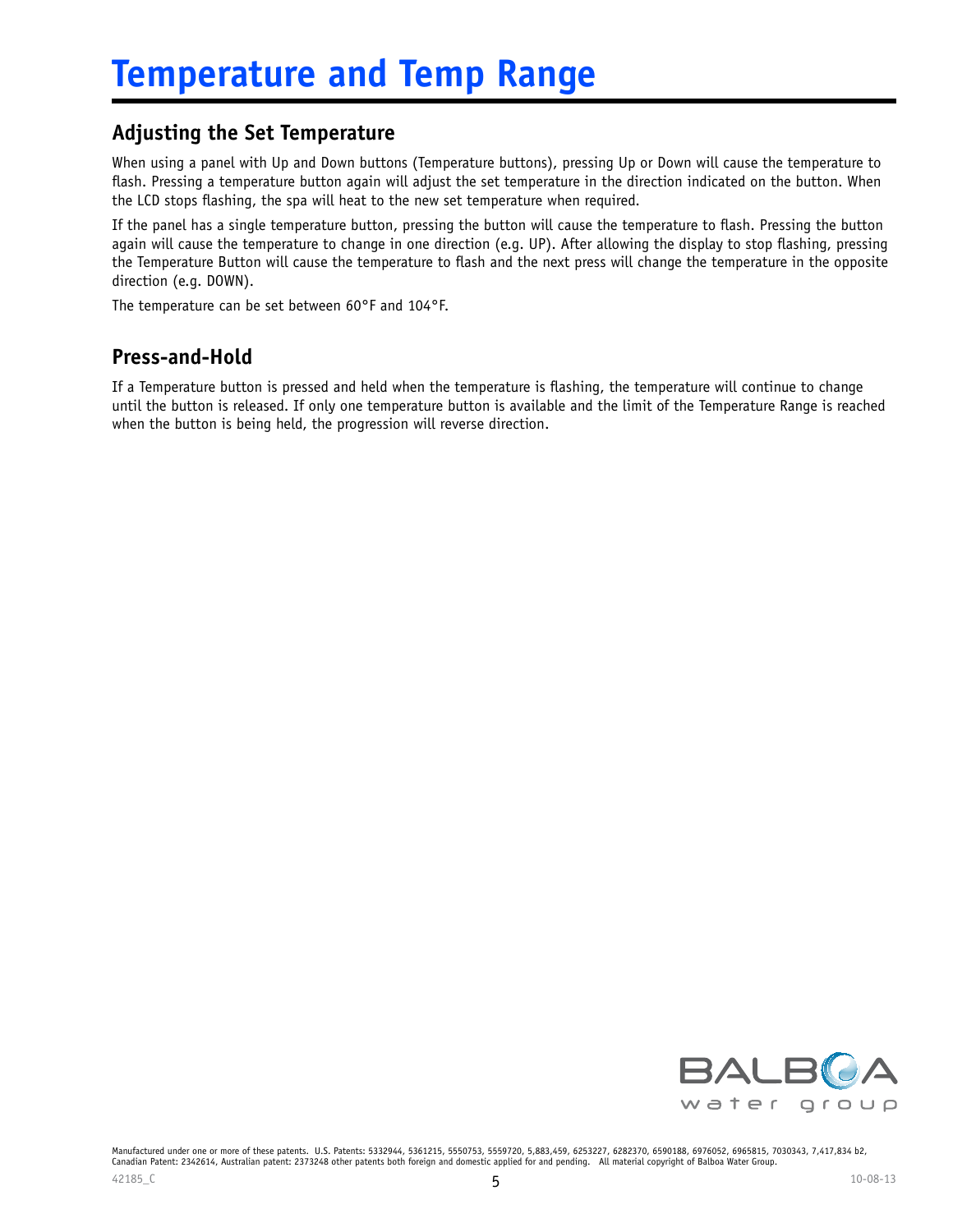# **Mode – Ready and Rest**

In order for the spa to heat, a pump needs to circulate water through the heater. The pump that performs this function is known as the "heater pump."

The heater pump can be either a 2-Speed Pump 1 or a circulation pump.

If the heater pump is a 2-Speed Pump 1, READY Mode will circulate water every 1/2 hour, using Pump 1 Low, in order to maintain a constant water temperature, heat as needed, and refresh the temperature display. This is known as "polling."

REST Mode will only allow heating during programmed filter cycles. Since polling does not occur, the temperature display may not show a current temperature until the heater pump has been running for a minute or two.

#### **Circulation Mode (See Page 4, under Pumps, for other circulation modes)**

If the spa is configured for 24HR circulation, the heater pump generally runs continuously. Since the heater pump is always running, the spa will maintain set temperature and heat as needed in Ready Mode, without polling.

In Rest Mode, the spa will only heat to set temperature during programmed filter times, even though the water is being filtered constantly when in Circulation Mode.



#### **Ready-in-Rest Mode**

READY/REST appears in the display if the spa is in Rest Mode and Jet 1 is pressed. It is assumed that the spa is being used and will heat to set temperature. While Pump 1 High can be turned on and off, Pump 1 Low will run until set temperature is reached, or 1 hour has passed. After 1 hour, the System will revert to Rest Mode. This mode can also be reset by entering the Mode Menu and changing the Mode.



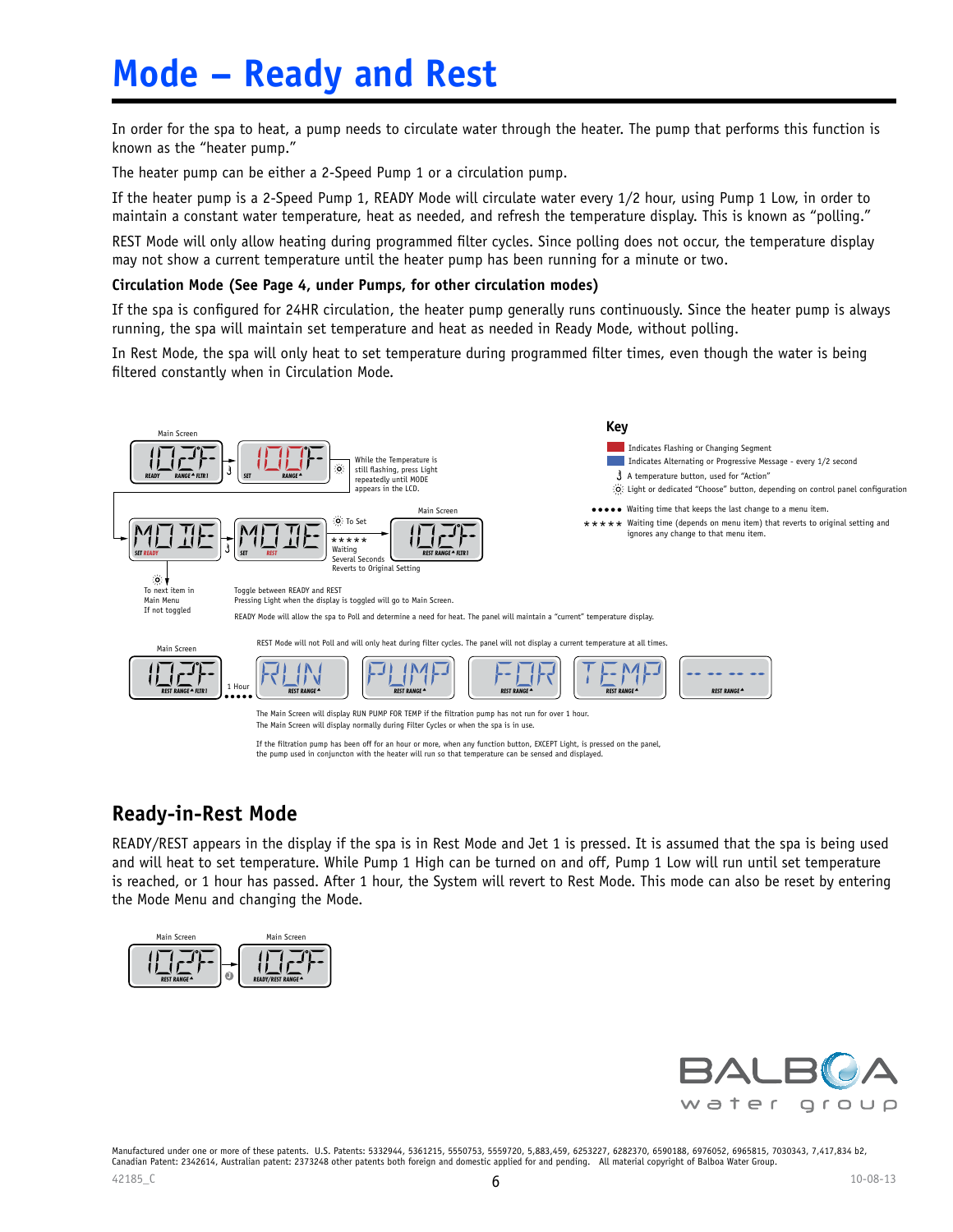# **Flip (Invert Display)**



#### Indicates Flashing or Changing Segment **Key** A temperature button, used for "Action"  $\hat{Q}$ : Light or dedicated "Choose" button, depending on control panel configuration Indicates Alternating or Progressive Message - every 1/2 second Waiting time that keeps the last change to a menu item. \*\*\* Waiting time (depends on menu item) that reverts to original setting and ignores any change to that menu item.

### **Note:**

Some panels may have a dedicated FLIP button, which allows the user to flip the display with a single button-press.

The FLIP menu/functionality depends on Manufacturer configuration and may not be available. (Menu Style 1)

# **Adjusting Filtration**

### **Main Filtration**

Filter cycles are set using a duration. Each setting can be adjusted in 1-hour increments. Filter Cycle 1 and Filter Cycle 2 (if enabled) are set to the same duration.



If Filter Cycle 2 is enabled, Filter 12 will appear in the LCD. If Filter is disabled, Filter 1 will appear.

### **Purge Cycles**

In order to maintain sanitary conditions, secondary Pumps and/or a Blower will purge water from their respective plumbing by running briefly at the beginning of each filter cycle.

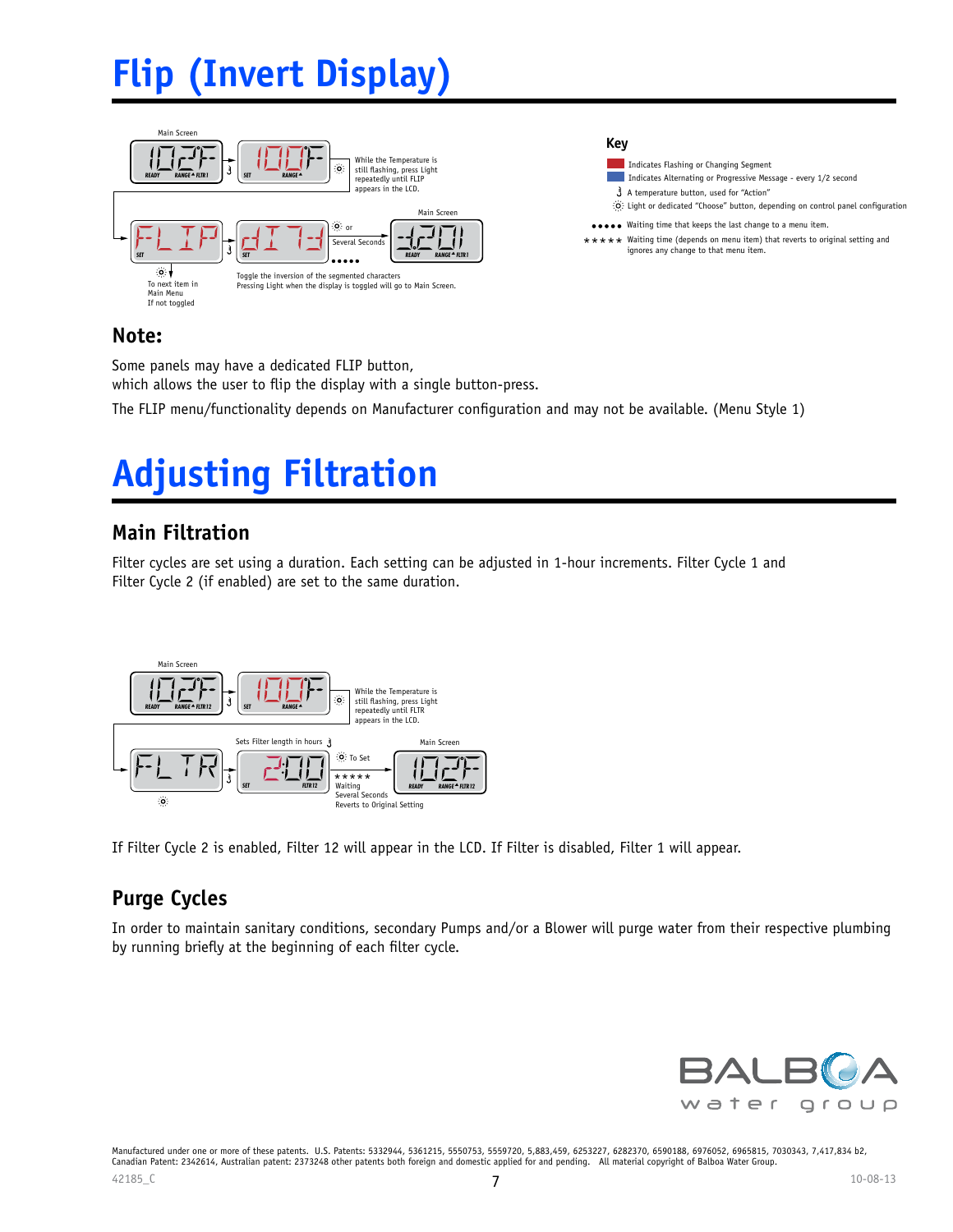# **General Messages**



### **Priming Mode – M019**

Each time the spa is powered up, it will enter Priming Mode. The purpose of Priming Mode is to allow the user to run each pump and manually verify that the pumps are primed (air is purged) and water is flowing. This typically requires observing the output of each pump separately, and is generally not possible in normal operation. Priming Mode lasts 4 minutes, but you can exit it earlier by pressing any Temp button. The heater is not allowed to run during Priming Mode.

NOTE: If your spa has a Circ Pump, it will turn on with Jets 1 in Priming Mode. The Circ Pump will run by itself when Priming Mode is exited.



#### **Water Temperature is Unknown**

After the pump has been running for 1 minute, the temperature will be displayed.



### **Too Cold - Freeze Protection**

A potential freeze condition has been detected, or the Aux Freeze Switch has closed, and all pumps and blower are activated. All pumps and blower are ON for at least 4 minutes after the potential freeze condition has ended, or when the aux freeze switch opens.

In some cases, pumps may turn on and off and the heater may operate during Freeze Protection.

This is an operational message, not an error indication.



### **Water is too Hot (OHS) – M029**

One of the water temp sensors has detected spa water temp  $110^{\circ}F(43.3^{\circ}C)$  and spa functions are disabled. System will auto reset when the spa water temp is below 108°F (42.2°C). Check for extended pump operation or high ambient temp.



### **Safety Trip - Pump Suction Blockage\* – M033**

The Safety Trip error message indicates that the vacuum switch has closed. This occurs when there has been a suction problem or a possible entrapment situation avoided. (Note: not all spas have this feature.)

M0XX numbers are Message Codes. See Page 15.



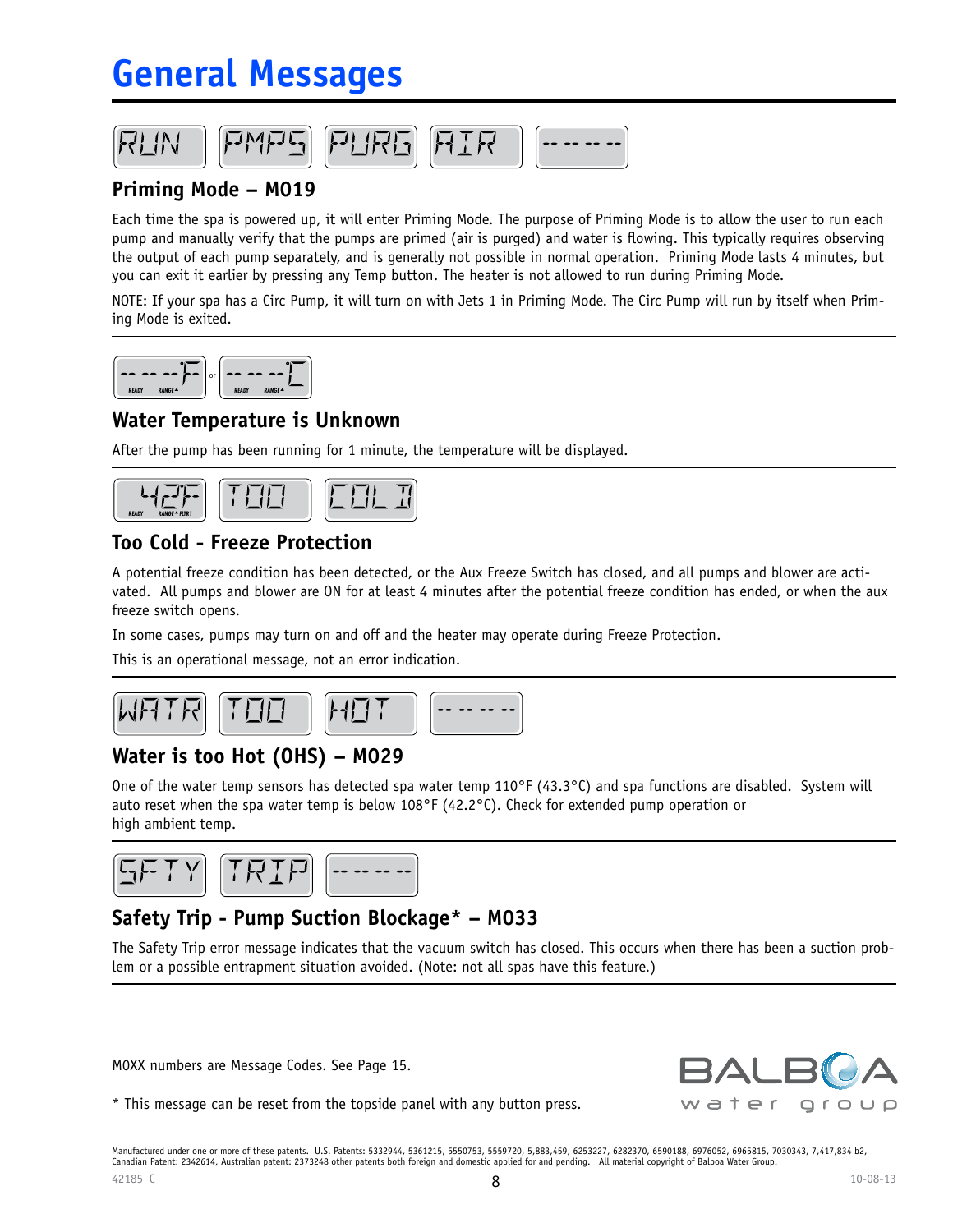# **Heater-Related Messages**







### **Heater Flow is Reduced (HFL) – M016**

There may not be enough water flow through the heater to carry the heat away from the heating element. Heater start up will begin again after about 1 min. See "Flow Related Checks" below.





# **Heater Flow is Reduced (LF)\* – M017**

There is not enough water flow through the heater to carry the heat away from the heating element and the heater has been disabled. See "Flow Related Checks" below. After the problem has been resolved, you must press any button to reset and begin heater start up.



### **Heater may be Dry (dr)\* – M028**

Possible dry heater, or not enough water in the heater to start it. The spa is shut down for 15 min. Press any button to reset the heater start-up. See "Flow Related Checks" below.



### **Heater is Dry\* – M027**

There is not enough water in the heater to start it. The spa is shut down. After the problem has been resolved, you must press any button to reset and restart heater start up. See "Flow Related Checks" below.



## **Heater is too Hot (OHH)\* – M030**

One of the water temp sensors has detected 118 $\textdegree$ f (47.8 $\textdegree$ C) in the heater and the spa is shut down. You must press any button to reset when water is below 108°f (42.2°C). See "Flow Related Checks" below.



### **A Reset Message may Appear with other Messages.**

Some errors may require power to be removed and restored.

### **Flow-Related Checks**

Check for low water level, suction flow restrictions, closed valves, trapped air, too many closed jets and pump prime.

On some systems even when spa is shut down, some equipment may occasionally turn on to continue monitoring temperature or if freeze protection is needed.



\* This message can be reset from the topside panel with any button press.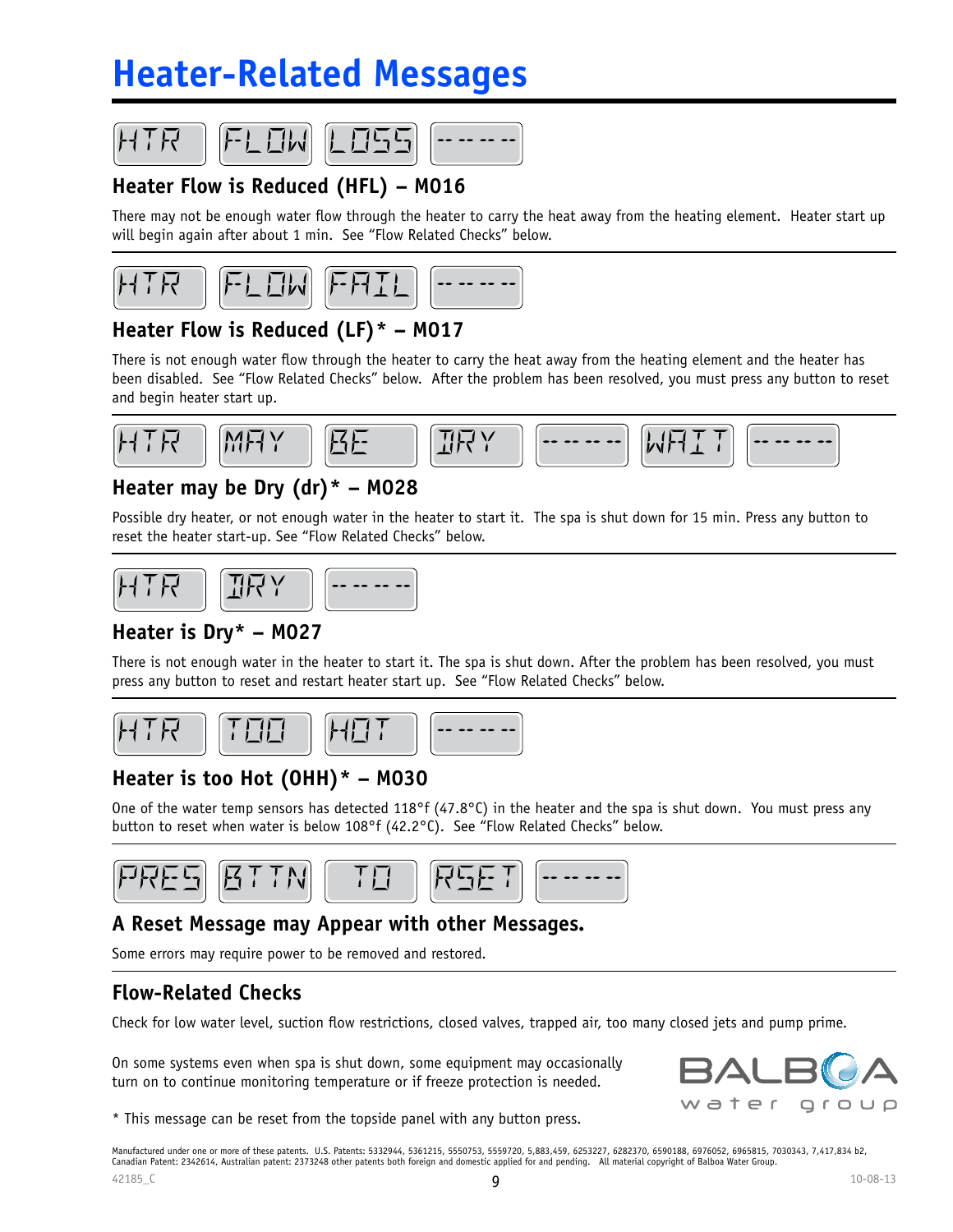# **Sensor-Related Messages**







### **Sensor Balance is Poor – M015**

The temperature sensors MAY be out of sync by 2°F or 3°F. Call for Service.

环日



### **Sensor Balance is Poor\* – M026**

The temperature sensors ARE out of sync. The Sensor Balance is Poor fault has been established for at least 1 hour. Call for Service.





### **Sensor Failure – Sensor A: M031, Sensor B: M032**

A temperature sensor or sensor circuit has failed. Call for Service.

# **Miscellaneous Messages**



### **No Communications**

The control panel is not receiving communication from the System. Call for Service.



### **Pre-Production Software**

The Control System is operating with test software. Call for Service.



### **°F or °C is replaced by °T**

The Control System is in Test Mode. Call for Service.



\* This message can be reset from the topside panel with any button press.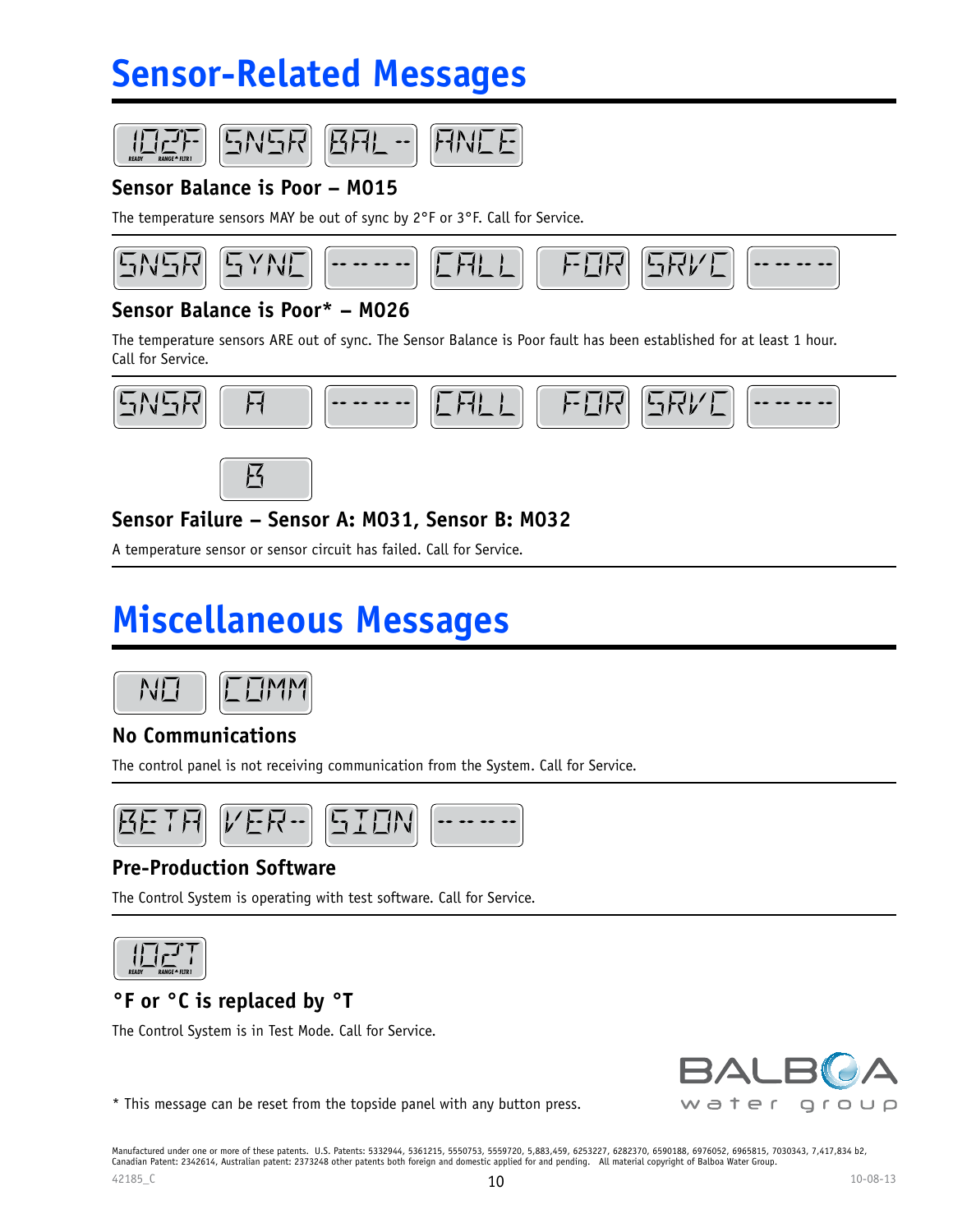# **System-Related Messages**





## **Memory Failure - Checksum Error\* – M022**

At Power-Up, the system has failed the Program Checksum Test. This indicates a problem with the firmware (operation program) and requires a service call.



### **Memory Warning - Persistent Memory Reset\* – M021**

Appears after any system setup change. Contact your dealer or service organization if this message appears on more than one power-up, or if it appears after the system has been running normally for a period of time.



### **Memory Failure - Clock Error\* – M020 - Not Applicable on the BP1500**

Contact your dealer or service organization.



#### **Configuration Error – Spa will not Start Up**

Contact your dealer or service organization.



### **GFCI Failure - System Could Not Test/Trip the GFCI – M036**

NORTH AMERICA ONLY. May indicate an unsafe installation. Contact your dealer or service organization.



### **A Pump Appears to be Stuck ON – M034**

Water may be overheated. POWER DOWN THE SPA. DO NOT ENTER THE WATER. Contact your dealer or service organization.



#### **A Pump Appears to have been Stuck ON when spa was last powered – M035**

POWER DOWN THE SPA. DO NOT ENTER THE WATER. Contact your dealer or service organization.

\* This message can be reset from the topside panel with any button press.

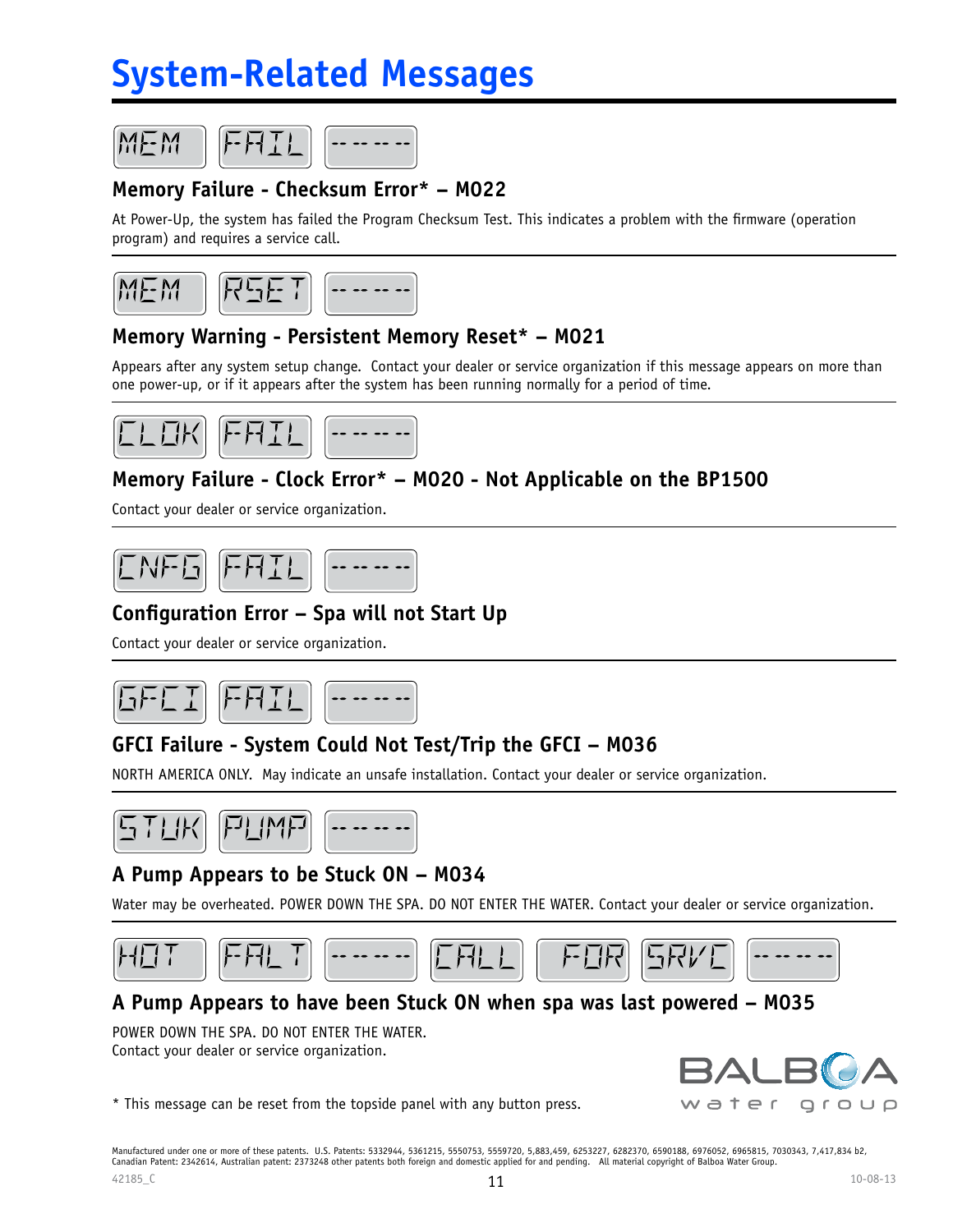### **General maintenance helps.**

Reminder Messages can be suppressed by using the PREF Menu. See Page 11.

Reminder Messages can be chosen individually by the Manufacturer. They may be disabled entirely, or there may be a limited number of reminders on a specific model.

The frequency of each reminder (i.e. 7 days) can be specified by the Manufacturer.

Press a Temperature button to reset a displayed reminder message.



Alternates with temperature or normal display.

### **Appears on a regular schedule, e.g. every 7 days.**

Check pH with a test kit and adjust pH with the appropriate chemicals.



Alternates with temperature or normal display.

### **Appears on a regular schedule, e.g. every 7 days.**

Check sanitizer level and other water chemistry with a test kit and adjust with the appropriate chemicals.



Alternates with temperature or normal display.

### **Appears on a regular schedule, e.g. every 30 days.**

Clean the filter media as instructed by the manufacturer. See HOLD on page 6.



Alternates with temperature or normal display.

#### **Appears on a regular schedule, e.g. every 30 days.**

The Ground Fault Circuit Interrupter (GFCI) or Residual Current Device (RCD) is an important safety device and must be tested on a regular basis to verify its reliability.

Every user should be trained to safely test the GFCI or RCD associated with the hot tub installation.

A GFCI or RCD will have a TEST and RESET button on it that allows a user to verify proper function.

### **Warning:**

If freezing conditions exist, a GFCI or RCD should be reset immediately or spa damage could result. The end user should always trained to test and reset the GFCI or RCD on a regular basis.

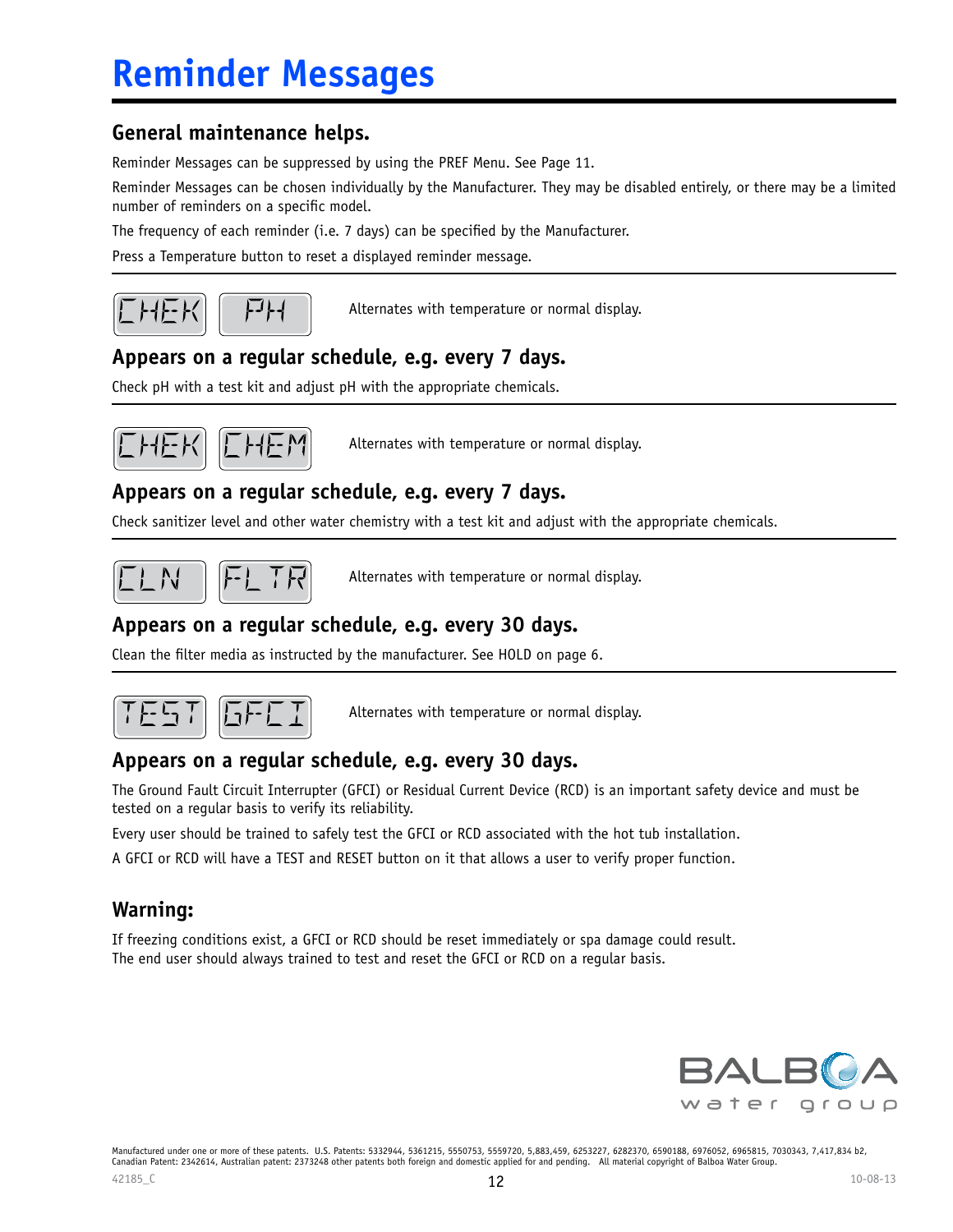# **Reminder Messages Continued**



Alternates with temperature or normal display.

### **Appears on a regular schedule, e.g. every 90 days.**

Change the water in the spa on regular basis to maintain proper chemical balance and sanitary conditions.



Alternates with temperature or normal display.

### **Appears on a regular schedule, e.g. every 180 days.**

Vinyl covers should be cleaned and conditioned for maximum life.



 $k$ 

Alternates with temperature or normal display.

### **Appears on a regular schedule, e.g. every 180 days.**

Wood skirting and furniture should be cleaned and conditioned per the manufacturers instructions for maximum life.



Alternates with temperature or normal display.

### **Appears on a regular schedule, e.g. every 365 days.**

Filters should be replaced occasionally to maintain proper spa function and sanitary conditions.



Alternates with temperature or normal display.

### **As needed.**

Install new mineral cartridge

![](_page_12_Picture_23.jpeg)